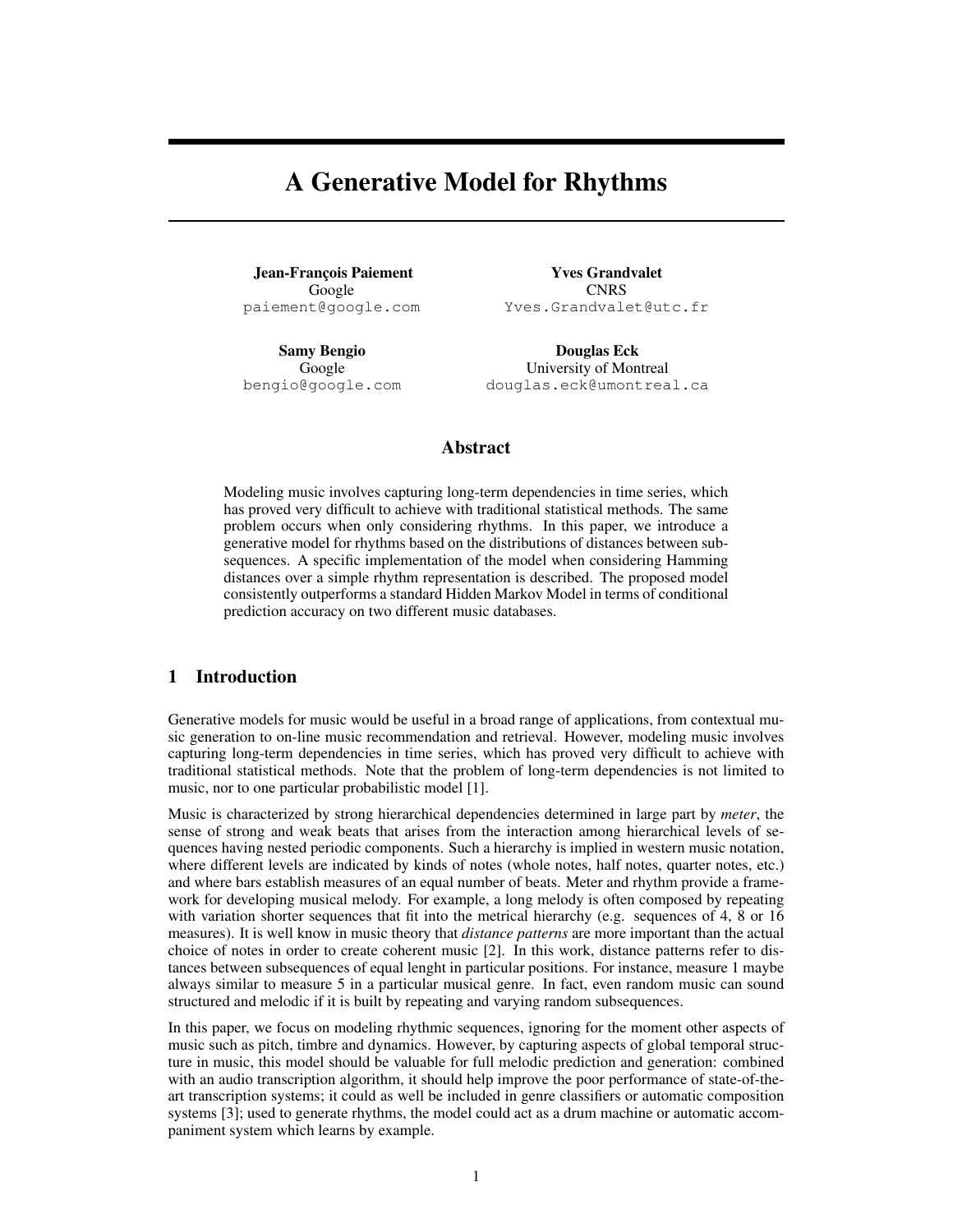Our main contribution is to propose a generative model for distance patterns, specifically designed for capturing long-term dependencies in rhythms. In Section 2, we describe the model, detail its implementation and present an algorithm using this model for rhythm prediction. The algorithm solves a constrained optimization problem, where the distance model is used to filter out rhythms that do not comply with the inferred structure. The proposed model is evaluated in terms of conditional prediction error on two distinct databases in Section 3 and a discussion follows.

#### 2 Distance Model

In this Section, we present a generative model for distance patterns and its application to rhythm sequences. Such a model is appropriate for most music data, where distances between subsequences of data exhibit strong regularities.

#### 2.1 Motivation

Let  $\mathbf{x}^l = (x_1^l, \dots, x_m^l) \in \mathbb{R}^m$  be the *l*-th rhythm sequence in a dataset  $\mathcal{X} = {\mathbf{x}^1, \dots, \mathbf{x}^n}$  where all the sequences contain m elements. Suppose that we construct a *partition* of this sequence by dividing it into  $\rho$  parts defined by  $y_i^l = (x_{1+(i-1)m/\rho}^l, \ldots, x_{im/\rho}^l)$  with  $i \in \{1, \ldots, \rho\}$ . We are interested in modeling the distances between these subsequences, given a suitable metric  $d(y_i, y_j)$ :  $\mathbb{R}^{m/p} \times \mathbb{R}^{m/p} \to \mathbb{R}$ . As was pointed out in Section 1, the distribution of  $d(y_i, y_j)$  for each specific choice of i and j may be more important when modeling rhythms (and music in general) than the actual choice of subsequences  $y_i$ .

Hidden Markov Models (HMM) [4] are commonly used to model temporal data. In principle, HMMs are able to capture complex regularities in patterns between subsequences of data, provided their number of hidden states is large enough. However, when dealing with music, such a model would lead to a learning process requiring a prohibitive amount of data: in order to learn long range interactions, the training set should be representative of the joint distribution of subsequences. To overcome this problem, we summarize the joint distribution of subsequences by the distribution of distances between these subsequences. This summary is clearly not a sufficient statistics for the distribution of subsequences, but its distribution can be learned from a limited number of examples. The resulting model, which generates distances, is then used to recover subsequences.

#### 2.2 Decomposition of Distances

Let  $D(\mathbf{x}^l) = (d_{i,j}^l)_{\rho \times \rho}$  be the distance matrix associated with each sequence  $\mathbf{x}^l$ , where  $d_{i,j}^l =$  $d(y_i^l, y_j^l)$ . Since  $D(\mathbf{x}^l)$  is symmetric and contains only zeros on the diagonal, it is completely characterized by the upper triangular matrix of distances *without* the diagonal. Hence,

$$
p(D(\mathbf{x}^l)) = \prod_{i=1}^{\rho-1} \prod_{j=i+1}^{\rho} p(d_{i,j}^l | \{d_{r,s}^l : (1 < s < j \text{ and } 1 \le r < s) \text{ or } (s = j \text{ and } 1 \le r < i) \}) . (1)
$$

In words, we order the elements column-wise and do a standard factorization, where each random variable depends on the previous elements in the ordering. Hence, we do not assume any conditional independence between the distances.

Since  $d(y_i, y_j)$  is a metric, we have that  $d(y_i, y_j) \leq d(y_i, y_k) + d(y_k, y_j)$  for all  $i, j, k \in \{1, \ldots, \rho\}$ . This inequality is usually referred to as the *triangle inequality*. Defining

$$
\alpha_{i,j}^l = \min_{k \in \{1, \dots, (i-1)\}} (d_{k,j}^l + d_{i,k}^l) \text{ and}
$$
\n
$$
\beta_{i,j}^l = \max_{k \in \{1, \dots, (i-1)\}} (|d_{k,j}^l - d_{i,k}^l|) ,
$$
\n(2)

we know that given previously observed (or sampled) distances, constraints imposed by the triangle inequality on  $d_{i,j}^l$  are simply

$$
\beta_{i,j}^l \le d_{i,j}^l \le \alpha_{i,j}^l \tag{3}
$$

One may observe that the boundaries given in Eq. (2) contain a subset of the distances that are on the conditioning side of each factor in Eq.  $(1)$  for each indexes i and j. Thus, constraints imposed by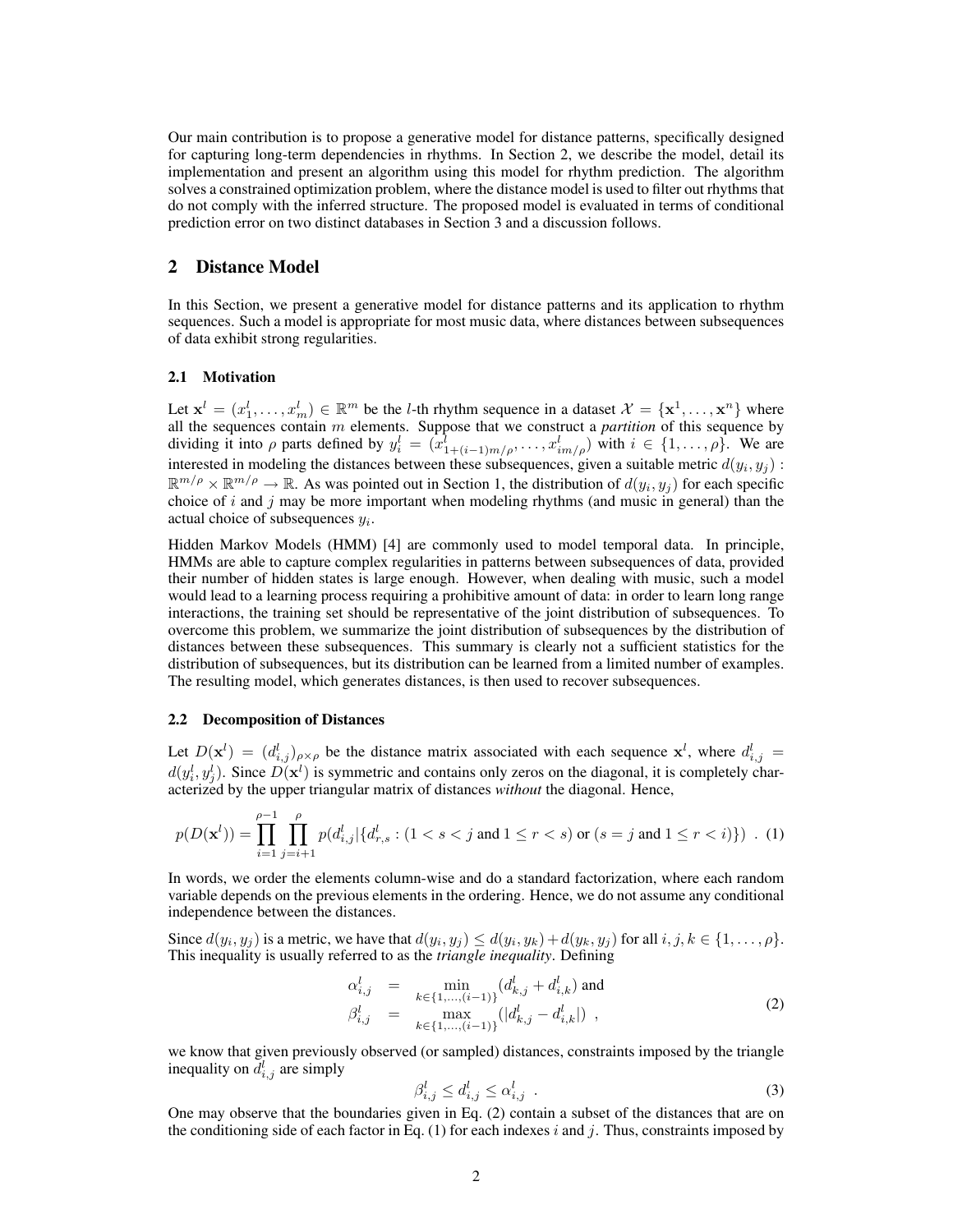

Figure 1: Each circle represents the random variable associated with the corresponding factor in Eq. (1), when  $\rho = 4$ . For instance, the conditional distribution for  $d_{2,4}^l$  possibly depends on the variables associated to the grey circles.

the triangle inequality can be taken into account when modeling each factor of  $p(D(\mathbf{x}^l))$ : each  $d_{i,j}^l$ must lie in the interval imposed by previously observed/sampled distances given in Eq. (3). Figure 1 shows an example where  $\rho = 4$ . Using Eq. (1), the distribution of  $d_{2,4}^l$  would be conditioned on  $d_{1,2}^l, d_{1,3}^l, d_{2,3}^l$ , and  $d_{1,4}^l$ , and Eq. (3) reads  $|d_{1,2}^l - d_{1,4}^l| \leq d_{2,4}^l \leq d_{1,2}^l + d_{1,4}^l$ . Then, if subsequences  $y_1^l$  and  $y_2^l$  are close and  $y_1^l$  and  $y_4^l$  are also close, we know that  $y_2^l$  and  $y_4^l$  cannot be far. Conversely, if subsequences  $y_1^l$  and  $y_2^l$  are far and  $y_1^l$  and  $y_4^l$  are close, we know that  $y_2^l$  and  $y_4^l$  cannot be close.

#### 2.3 Modeling Relative Distances Between Rhythms

We want to model rhythms in a music dataset  $X$  consisting of melodies of the same musical genre. We first quantize the database by dividing each song in  $m$  time steps and associate each note to the nearest time step, such that all melodies have the same length  $m^1$ . It is then possible to represent rhythms by sequences containing potentially three different symbols: 1) Note onset, 2) Note continuation, and 3) Silence. When using quantization, there is a one to one mapping between this representation and the set of all possible rhythms. Using this representation, symbol 2 can never follow symbol 3. Let  $A = \{1, 2, 3\}$ ; in the remaining of this paper, we assume that  $x^l \in A^m$  for all  $\mathbf{x}^l \in \mathcal{X}$ .

When using this representation,  $d_{i,j}^l$  can simply be chosen to be the Hamming distance (i.e. counting the number of positions on which corresponding symbols are different.) One could think of using more general edit distance such as the Levenshtein distance. However, this approach would not make sense psycho-acoustically: doing an insertion or a deletion in a rhythm produces a translation that alters dramatically the nature of the sequence. Putting it another way, rhythm perception heavily depends on the *position* on which rhythmic events occur. In the remainder of this paper, we assume that  $d_{i,j}^l$  is the Hamming distance between subsequences  $y_i$  and  $y_j$ .

We now have to encode our belief that melodies of the same musical genre have a common distance structure. For instance, drum beats in rock music can be very repetitive, except in the endings of every four measures, without regard to the actual beats being played. This should be accounted in the distributions of the corresponding  $d_{i,j}^l$ . With Hamming distances, the conditional distributions of  $d_{i,j}^l$  in Eq. (1) should be modeled by discrete distributions, whose range of possible values *must* obey Eq. (3). Hence, we assume that the random variables  $(d_{i,j}^l - \beta_{i,j}^l)/(\alpha_{i,j}^l - \beta_{i,j}^l)$  should be identically distributed for  $l = 1, \ldots, n$ . Empirical inspection of data supports this assumption. As an example, suppose that measures 1 and 4 always tend to be far away, that measures 1 and 3 are close, and that measures 3 and 4 are close; Triangle inequality states that 1 and 4 should be close in this case, but the desired model would still favor a solution with the greatest distance possible *within* the constrains imposed by triangle inequalities.

All these requirements are fulfilled if we model  $d_{i,j} - \beta_{i,j}$  by a binomial distribution of parameters  $(\alpha_{i,j} - \beta_{i,j}, p_{i,j})$ , where  $p_{i,j}$  is the probability that two symbols of subsequences  $y_i$  and  $y_j$  differ.

<sup>1</sup>This hypothesis is not fundamental in the proposed model and could easily be avoided if one would have to deal with more general datasets.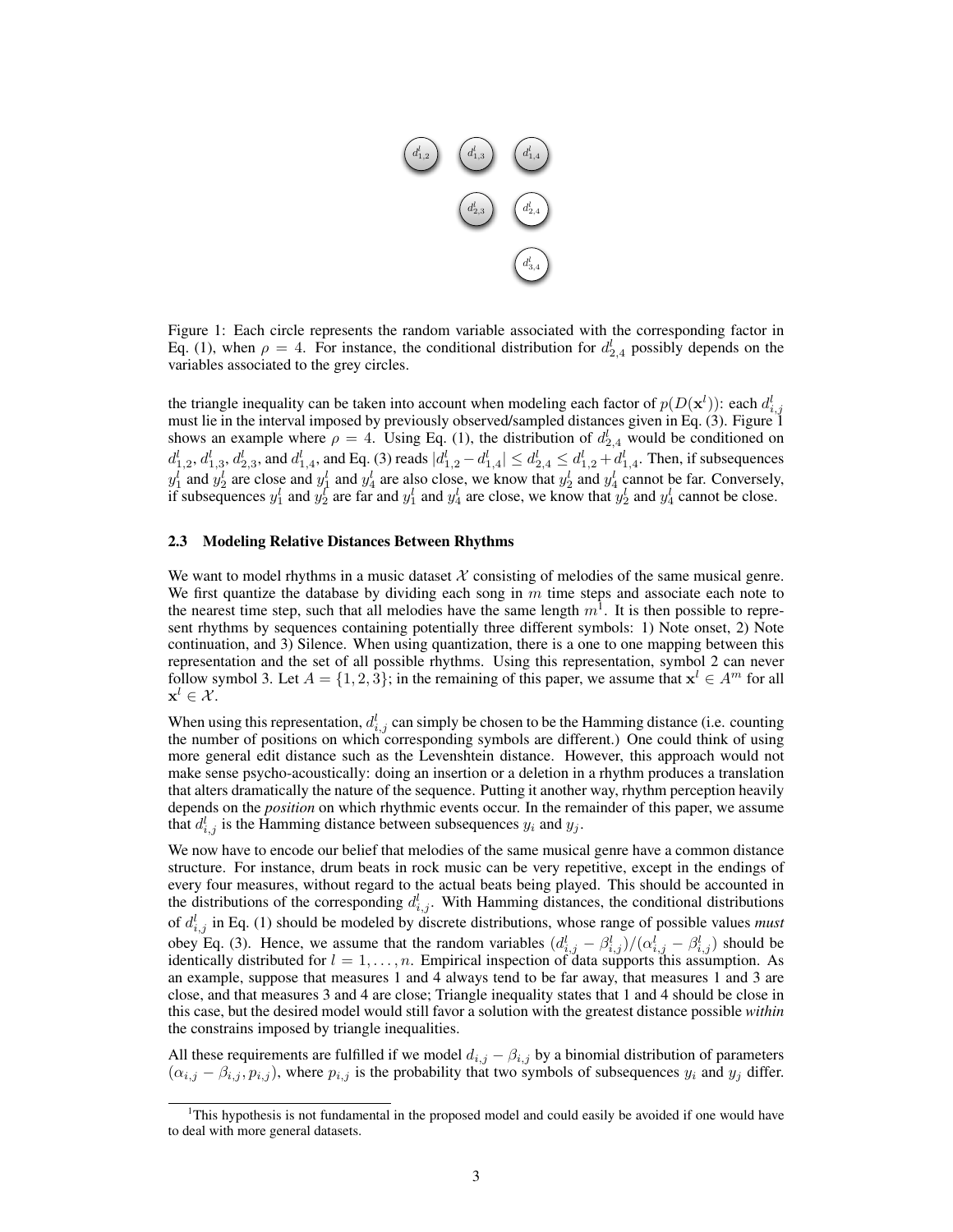With this choice, the conditional probability of getting  $d_{i,j} = \beta_{i,j} + \delta$  would be

$$
B(\delta, \alpha_{i,j}, \beta_{i,j}, p_{i,j}) = {\alpha_{i,j} - \beta_{i,j} \choose \delta} (p_{i,j})^{\delta} (1 - p_{i,j})^{(\alpha_{i,j} - \beta_{i,j} - \delta)}, \qquad (4)
$$

with  $0 \le p_{i,j} \le 1$ . If  $p_{i,j}$  is close to zero/one, the relative distance between subsequences  $y_i$  and  $y_j$ is small/large. However, the binomial distribution is not flexible enough since there is no indication that the distribution of  $d_{i,j} - \beta_{i,j}$  is unimodal. We thus model each  $d_{i,j} - \beta_{i,j}$  with a binomial *mixture* distribution in order to allow multiple modes. We thus use

$$
p(d_{i,j} = \beta_{i,j} + \delta | \{d_{r,s} : (1 < s < j \text{ and } 1 \le r < s) \text{ or } (s = j \text{ and } 1 \le r < i) \}) = \sum_{k=1}^{c} w_{i,j}^{(k)} B(\delta, \alpha_{i,j}, \beta_{i,j}, p_{i,j}^{(k)}) \tag{5}
$$

with  $w_{i,j}^{(k)} \ge 0$  and  $\sum_{k=1}^{c} w_{i,j}^{(k)} = 1$  for every indexes i and j. Parameters

$$
\theta_{i,j} = \{w_{i,j}^{(1)}, \dots, w_{i,j}^{(c-1)}\} \cup \{p_{i,j}^{(1)}, \dots, p_{i,j}^{(c)}\}
$$

can be learned with the EM algorithm [5] on rhythm data in a specific music style. We choose  $w_{i,j}^{(c)} = 1 - \sum_{k=1}^{c-1} w_{i,j}^{(k)}$  so that the weights sum to unity.

In words, we model the *difference* between the observed distance  $d_{i,j}^l$  between two subsequences and the minimum possible value  $\beta_{i,j}$  for such a difference by a binomial mixture.

The parameters  $\theta_{i,j}$  can be initialized to arbitrary values before applying the EM algorithm. However, as the likelihood of mixture models is not a convex function, one may get better models and speed up the learning process by choosing sensible values for the initial parameters. In the experiments reported in Section 3, the k-means algorithm for clustering [6] was used. More precisely, k-means was used to partition the values  $(d_{i,j}^l - \beta_{i,j}^l)/( \alpha_{i,j}^l - \beta_{i,j}^l)$  into c clusters corresponding to each component of the mixture in Eq. (5). Let  $\{\mu_{i,j}^{(1)},\ldots,\mu_{i,j}^{(c)}\}$  be the centroids and  $\{n_{i,j}^{(1)},\ldots,n_{i,j}^{(c)}\}$ the number of elements in each of these clusters. We initialize the parameters  $\theta_{i,j}$  with

$$
w_{i,j}^{(k)} = \frac{n_{i,j}^{(k)}}{n}
$$
 and  $p_{i,j}^{(k)} = \mu_{i,j}^{(k)}$ .

We then follow a standard approach [7] to apply the EM algorithm to the binomial mixture in Eq. (5). Let  $z_{i,j}^l \in \{1, \ldots, c\}$  be a hidden variable telling which component density generated  $d_{i,j}^l$ . For every iteration of the EM algorithm, we first compute

$$
p(z_{i,j}^l = k | d_{i,j}^l, \alpha_{i,j}^l, \beta_{i,j}^l, \hat{\theta}_{i,j}) = \frac{\hat{w}_{i,j}^{(k)} B(d_{i,j}^l, \alpha_{i,j}^l, \beta_{i,j}^l, p^{(k)})}{\sum_{t=1}^c \hat{w}_{i,j}^{(t)} B(d_{i,j}^l, \alpha_{i,j}^l, \beta_{i,j}^l, p^{(t)})}
$$

where  $\hat{\theta}_{i,j}$  are the parameters estimated in the previous iteration, or the parameters guessed with k-means on the first iteration of EM. Then, the parameters can be updated with

$$
p_{i,j}^{(k)} = \frac{\sum_{l=1}^{n} (d_{i,j}^l - \beta_{i,j}^l) p(z_{i,j}^l = k | d_{i,j}^l, \alpha_{i,j}^l, \beta_{i,j}^l, \hat{\theta}_{i,j})}{\sum_{l=1}^{n} (\alpha_{i,j}^l - \beta_{i,j}^l) p(z_{i,j}^l = k | d_{i,j}^l, \alpha_{i,j}^l, \beta_{i,j}^l, \hat{\theta}_{i,j})}
$$

and

$$
w_{i,j}^{(k)} = \frac{1}{n}\sum_{l=1}^n p(z_{i,j}^l = k|d_{i,j}^l,\alpha_{i,j}^l,\beta_{i,j}^l,\hat{\theta}_{i,j}).
$$

This process is repeated until convergence.

As stated in Section 1, musical patterns form hierarchical structures closely related to meter [2]. Thus, the distribution of  $p(D(\mathbf{x}^l))$  can be computed for many numbers of partitions within each rhythmic sequence. Let  $\mathcal{P} = \{\rho_1, \ldots \rho_h\}$  be a set of numbers of partitions to be considered by our model, where  $h$  is the number of such numbers of partitions. The choice of  $P$  depends on the domain of application. Following meter,  $P$  may have dyadic<sup>2</sup> tree-like structure when modeling music (e.g.

<sup>2</sup>Even when considering non-dyadic measures (e.g. a three-beat waltz), the *very large* majority of the hierarchical levels in metric structures follow dyadic patterns [2] in most tonal music.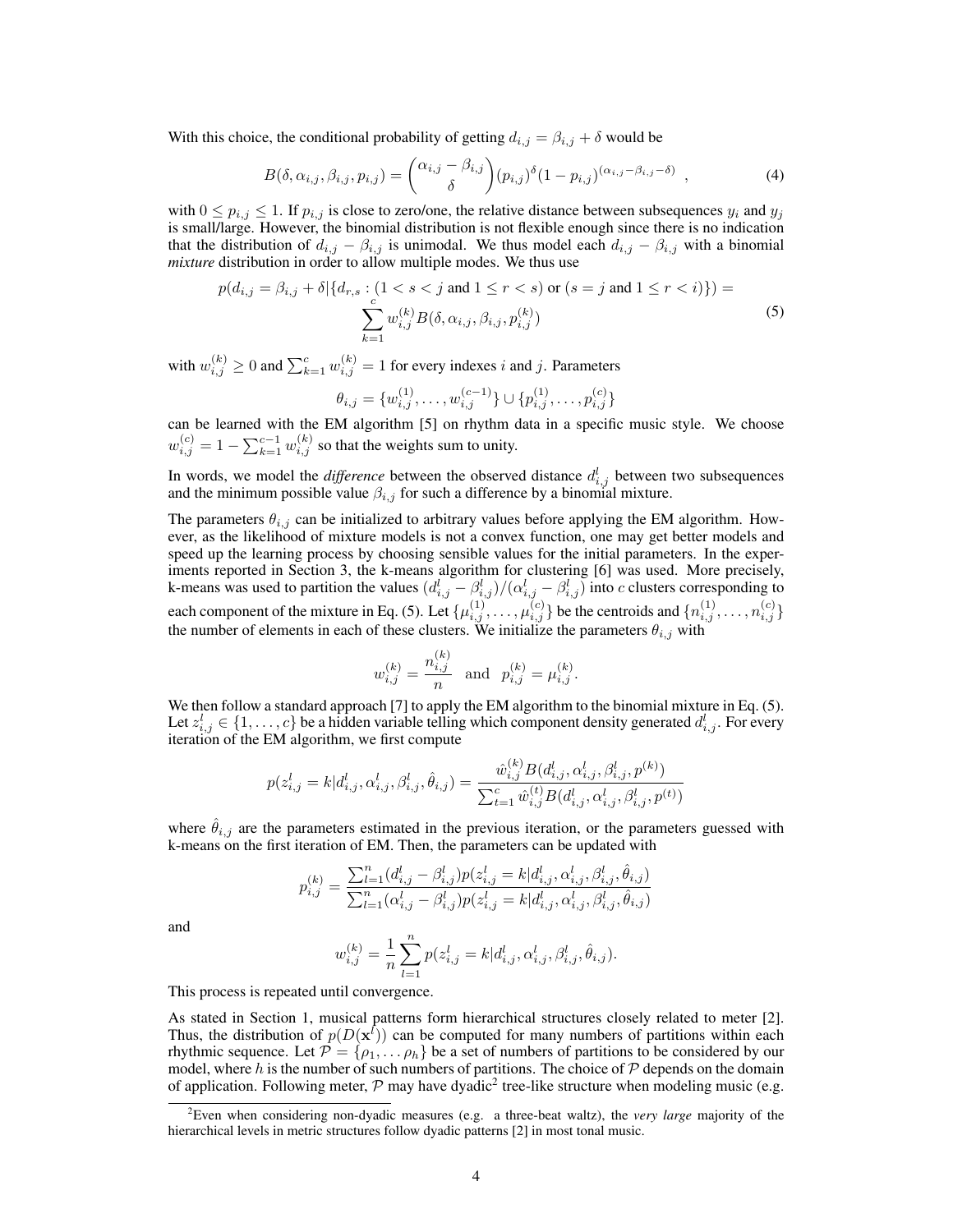

Figure 2: Hidden Markov Model. Each node is associated to a random variable and arrows denote conditional dependencies. During training of the model, white nodes are hidden while grey nodes are observed.

 $\mathcal{P} = \{2, 4, 8, 16\}$ ). Let  $D_{\rho_r}(\mathbf{x}^l)$  be the distance matrix associated with sequence  $\mathbf{x}^l$  divided into  $\rho_r$ parts. Estimating the joint probability  $\prod_{r=1}^{h} p(D_{\rho_r}(\mathbf{x}^l))$  with the EM algorithm as described in this section leads to a model of the distance structures in music datasets. Suppose we consider 16 bars songs with four beats per bar. Using  $P = \{8, 16\}$  would mean that we consider pairs of distances between every group of two measures ( $\rho = 8$ ), and every single measures ( $\rho = 16$ ).

One may argue that our proposed model for long-term dependencies is rather unorthodox. However, simpler models like Poisson or Bernoulli process (we are working in discrete time) defined over the whole sequence would not be flexible enough to represent the particular long-term structures in music.

#### 2.4 Conditional Prediction

For most music applications, it would be particularly helpful to know which sequence  $\hat{x}_s, \dots, \hat{x}_m$ maximizes  $p(\hat{x}_s, \dots, \hat{x}_m | x_1, \dots, x_{s-1})$ . Knowing which musical events are the most likely given the past  $s - 1$  observations would be useful both for prediction and generation. Note that in the remaining of the paper, we refer to prediction of musical events given past observations only for notational simplicity. The distance model presented in this paper could be used to predict any part of a music sequence given any other part with only minor modifications.

While the described modeling approach captures long range interactions in the music signal, it has two shortcomings. First, it does not model local dependencies: it does not predict how the distances in the smallest subsequences (i.e. with length smaller than  $m / \max(\mathcal{P})$ ) are distributed on the events contained in these subsequences. Second, as the mapping from sequences to distances is many to one, there exists several admissible sequences  $x^l$  for a given set of distances. These limitations are addressed by using another sequence learner designed to capture short-term dependencies between musical events. Here, we use a standard Hidden Markov Model (HMM) [4] displayed in Figure 2, following standard graphical model formalism. Each node is associated to a random variable and arrows denote conditional dependencies. Learning the parameters of the HMM can be done as usual with the EM algorithm.

The two models are trained separately using their respective version of the EM algorithm. For predicting the continuation of new sequences, they are combined by choosing the sequence that is most likely according to the local HMM model, provided it is also plausible regarding the model of long-term dependencies. Let  $p_{\text{HMM}}(\mathbf{x}^l)$  be the probability of observing sequence  $\mathbf{x}^l$  estimated by the HMM after training. The final predicted sequence is the solution of the following optimization problem:

$$
\begin{cases}\n\max_{\tilde{x}_s,\dots,\tilde{x}_m} & p_{\text{HMM}}(\tilde{x}_s,\dots,\tilde{x}_m|x_1,\dots,x_{s-1}) \\
\text{subject to} & \prod_{r=1}^h p(D_{\rho_r}(\mathbf{x}^l)) \ge P_0 \quad,\n\end{cases} \tag{6}
$$

where  $P_0$  is a threshold. In practice, one solves a Lagrangian formulation of problem (6), where we use log-probabilities for obvious computational reasons:

$$
\max_{\tilde{x}_s,\dots,\tilde{x}_m} \log p_{\text{HMM}}(\tilde{x}_s,\dots,\tilde{x}_m | x_1,\dots,x_{s-1}) + \lambda \sum_{r=1}^h \log p(D_{\rho_r}(\mathbf{x}^l)) \tag{7}
$$

where tuning  $\lambda$  has the same effect as choosing a threshold  $P_0$  in Eq. (6) and can be done by cross-validation.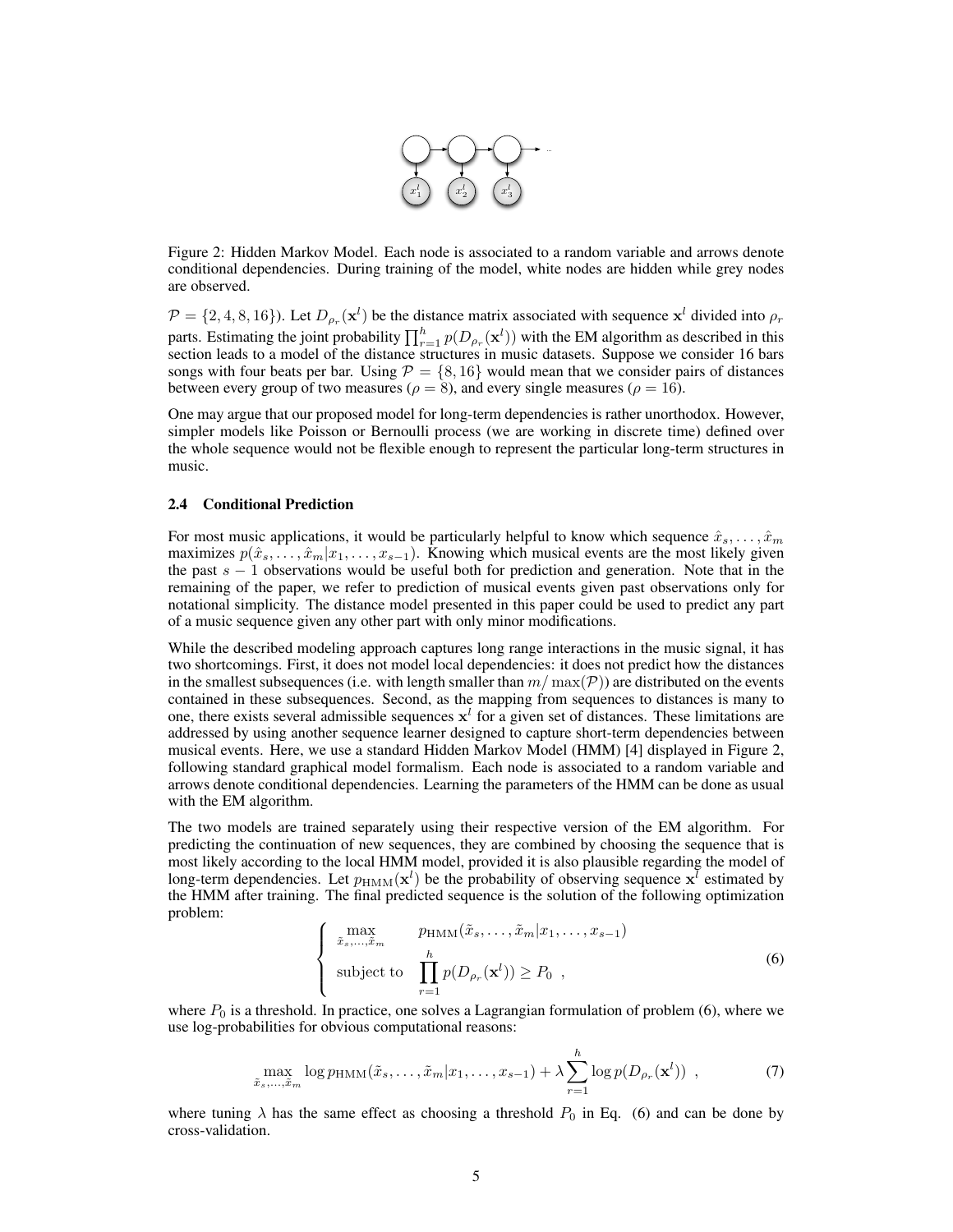1. Initialize  $\hat{x}_s, \dots, \hat{x}_m$  using Eq. (8); 2. Set  $j = s$  and set end = true; 3. Set  $\hat{x}_j = \arg \max_{a \in A} \log p_{\text{HMM}}(\hat{x}_s, \dots, \hat{x}_{j-1}, a, \hat{x}_{j+1}, \dots, \hat{x}_m | x_1, \dots, x_{s-1}) +$  $\lambda \sum_{r=1}^h \log p(D_{\rho_r}(\mathbf{x}^*))$ where  $\mathbf{x}^* = (x_1, \ldots, x_{s-1}, \hat{x}_s, \ldots, \hat{x}_{j-1}, a, \hat{x}_{j+1}, \ldots, \hat{x}_m).$ 4. If  $\hat{x}_i$  has been modified in the last step, set end = false. 5. If  $j = m$  and end = false, go to 2; 6. If  $j < m$ , set  $j = j + 1$  and go to 3; 7. Return  $\hat{x}_s, \ldots, \hat{x}_m$ .

Figure 3: Simple optimization algorithm to maximize  $p(\hat{x}_i, \dots, \hat{x}_m | x_1, \dots, x_{i-1})$ 

Multidimensional Scaling (MDS) is an algorithm that tries to embed points (here "local" subsequences) into a potentially lower dimensional space while trying to be faithful to the pairwise affinities given by a "global" distance matrix. Here, we propose to consider the prediction problem as finding sequences that maximize the likelihood of a "local" model of subsequences under the constraints imposed by a "global" generative model of distances between subsequences. In other words, solving problem (6) is similar to finding points between which distances are as close as possible to a given set of distances (i.e. minimizing a stress function in MDS). Naively trying all possible subsequences to maximize (7) leads to  $O(|A|^{(m-s+1)})$  computations. Instead, we propose to search the space of sequences using a variant of the Greedy Max Cut (GMC) method [8] that has proven to be optimal in terms of running time and performance for binary MDS optimization.

The subsequence  $\hat{x}_s, \dots, \hat{x}_m$  can be simply initialized with

$$
(\hat{x}_s, \dots, \hat{x}_m) = \max_{\tilde{x}_s, \dots, \tilde{x}_m} p_{\text{HMM}}(\tilde{x}_s, \dots, \tilde{x}_m | x_1, \dots, x_{s-1})
$$
\n(8)

using the local HMM model. The complete optimization algorithm is described in Figure 3. For each position, we try every admissible symbol of the alphabet and test if a change increases the probability of the sequence. We stop when no further change can increase the value of the utility function. Obviously, many other methods could have been used to search the space of possible sequences  $\hat{x}_s, \ldots, \hat{x}_m$ , such as simulated annealing [9]. We chose the algorithm described in Figure 3 for its simplicity and the fact that it yields excellent results, as reported in the following section.

### 3 Experiments

Two rhythm databases from different musical genres were used to evaluate the proposed model. Firstly, 47 jazz standards melodies [10] were interpreted and recorded by the first author in MIDI format. Appropriate rhythmic representations as described in Section 2.3 have been extracted from these files. The complexity of the rhythm sequences found in this corpus is representative of the complexity of common jazz and pop music. We used the last 16 bars of each song to train the models, with four beats per bar. Two rhythmic observations were made for each beat, yielding observed sequences of length 128. We also used a subset of the Nottingham database  $3$  consisting of 53 traditional British folk dance tunes called "hornpipes". In this case, we used the first 16 bars of each song to train the models, with four beats per bar. Three rhythmic observations were made for each beat, yielding observed sequences of length 192. The sequences from this second database contain no silence (i.e. rests), leading to sequences with binary states.

The goal of the proposed model is to predict or generate rhythms *given* previously observed rhythm patterns. As pointed out in Section 1, such a model could be particularly useful for music information retrieval, transcription, or music generation applications. Let  $\varepsilon_i^t = 1$  if  $\hat{x}_i^t = x_i^t$ , and 0 otherwise, with  $x^t = (x_1^{\overline{t}}, \ldots, x_m^{\overline{t}})$  a test sequence, and  $\hat{x}_i^t$  the output of the evaluated prediction model on the *i*-th position when given  $(x_1^t, \ldots, x_s^t)$  with  $s < i$ . Assume that the dataset is divided into K folds  $T_1, \ldots, T_K$  (each containing different sequences), and that the k-th fold  $T_k$  contains

<sup>3</sup>http://www.cs.nott.ac.uk/˜ef/music/database.htm.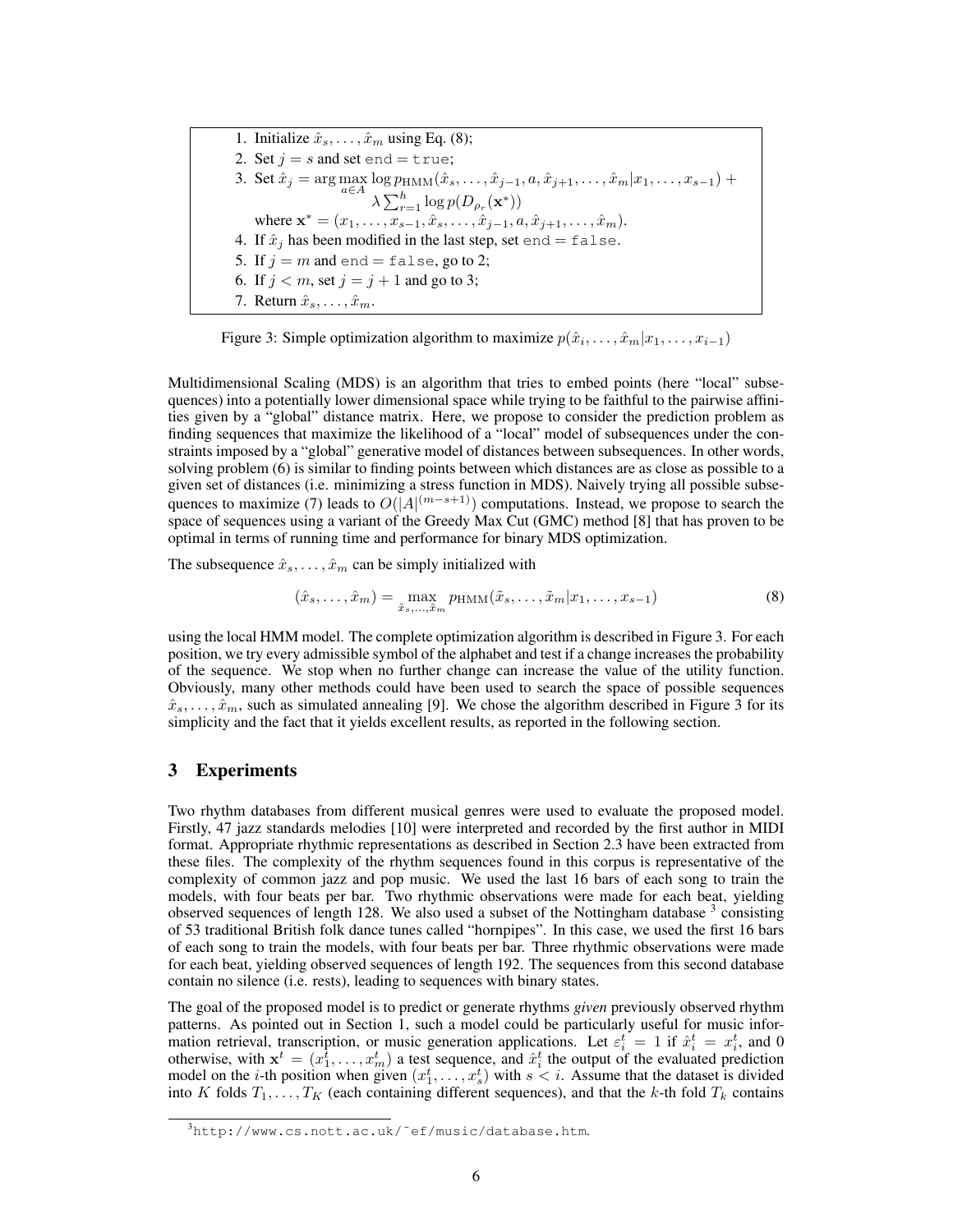| Jazz Standards  |           |            |         |  | <b>Hornpipes</b> |           |            |        |
|-----------------|-----------|------------|---------|--|------------------|-----------|------------|--------|
| <b>Observed</b> | Predicted | <b>HMM</b> | Global  |  | Observed         | Predicted | <b>HMM</b> | Global |
| 32              | 96        | 34.53%     | 54.61%  |  | 48               | -44       | 75.07%     | 83.02% |
| 64              | 64        | 34.47%     | 55.55%  |  | 96               | 96        | 75.59%     | 82.11% |
| 96              | 32        | 41.56%     | 47.21\% |  | 144              | 48        | 76.57%     | 80.07% |

 $\mathbf{r}$ 

Table 1: Accuracy (the higher the better) for best models on two different database: jazz standards on the left, and hornpipes on the right.

 $n_k$  test sequences. When using cross-validation, the accuracy  $Acc$  of an evaluated model is given by

$$
Acc = \frac{1}{K} \sum_{k=1}^{K} \frac{1}{n_k} \sum_{t \in T_k} \frac{1}{m - s} \sum_{i=s+1}^{m} \varepsilon_i^t
$$
 (9)

Note that, while the prediction accuracy is simple to estimate and to interpret, other performance criteria, such as ratings provided by a panel of experts, should be more appropriate to evaluate the relevance of music models. We plan to define such an evaluation protocol in future work. We used 5-fold double cross-validation to estimate the accuracies. Double cross-validation is a recursive application of cross-validation that enables to jointly optimize the hyper-parameters of the model and evaluate its generalization performance. Standard cross-validation is applied to each subset of  $K - 1$  folds with each hyper-parameter setting and tested with the best estimated setting on the remaining hold-out fold. The reported accuracies are the averages of the results of each of the  $K$ applications of simple cross-validation during this process.

For the baseline HMM model, double cross-validation optimizes the number of possible states for the hidden variables; for the model with distance constraints, referred to as the global model, the hyper-parameters that were optimized are the number of possible states for hidden variables in the local HMM model, the Lagrange multiplier  $\lambda$ , the number of components c (common to all distances) for each binomial mixture, and the choice of  $P$ , i.e. which partitions of the sequences to consider. Since music data commonly shows strong dyadic structure following meter, many subsets of  $\mathcal{P} = \{2, 4, 8, 16\}$  were allowed during double cross-validation. Note that the baseline HMM model is a poor benchmark on this task, since the predicted sequence, when prediction consists in choosing the most probable subsequence given previous observations, only depends on the state of the  $s$ -th hidden variable, where  $s$  is the index of the last observation. This observation implies that the number of possible states for the hidden variables of the HMM upper-bounds the number of different sequences that the HMM can predict. Thus, the baseline HMM model can only be expected to provide incremental improvements compared to choosing the most common symbol in the database.

Results in Table 1 for the jazz standards database show that considering distance patterns significantly improves the HMM model. The fact that the baseline HMM model performs much better when trying to predict the last 32 symbols is due to the fact that this database contains song endings. Such endings contain many silences and, in terms of accuracy, a useless model predicting silence at any position performs already well. On the other hand, the endings are generally different from the rest of the rhythm structures, thus harming the performance of the global model when just trying to predict the last 32 symbols. Results in Table 1 for the hornpipes database again show that the prediction accuracy of the global model is consistently better than the prediction accuracy of the HMM, but the difference is less marked. This is mainly due to the fact that this dataset only contains two symbols, associated to note onset and note continuation. Moreover, the frequency of these symbols is quite unbalanced, making the HMM model much more accurate when almost always predicting the most common symbol. In Table 2, the set of partitions  $P$  is not optimized by double cross-validation. Results are shown for different fixed sets of partitions. The best results are reached with "deeper" dyadic structure. This is a good indication that the basic hypothesis underlying the proposed model is well-suited to music data, namely that dyadic distance patterns exhibit strong regularities in music data.

## 4 Conclusion

The main contribution of this paper is the design and evaluation of a generative model for distance patterns in temporal data. The model is specifically well-suited to music data, which exhibits